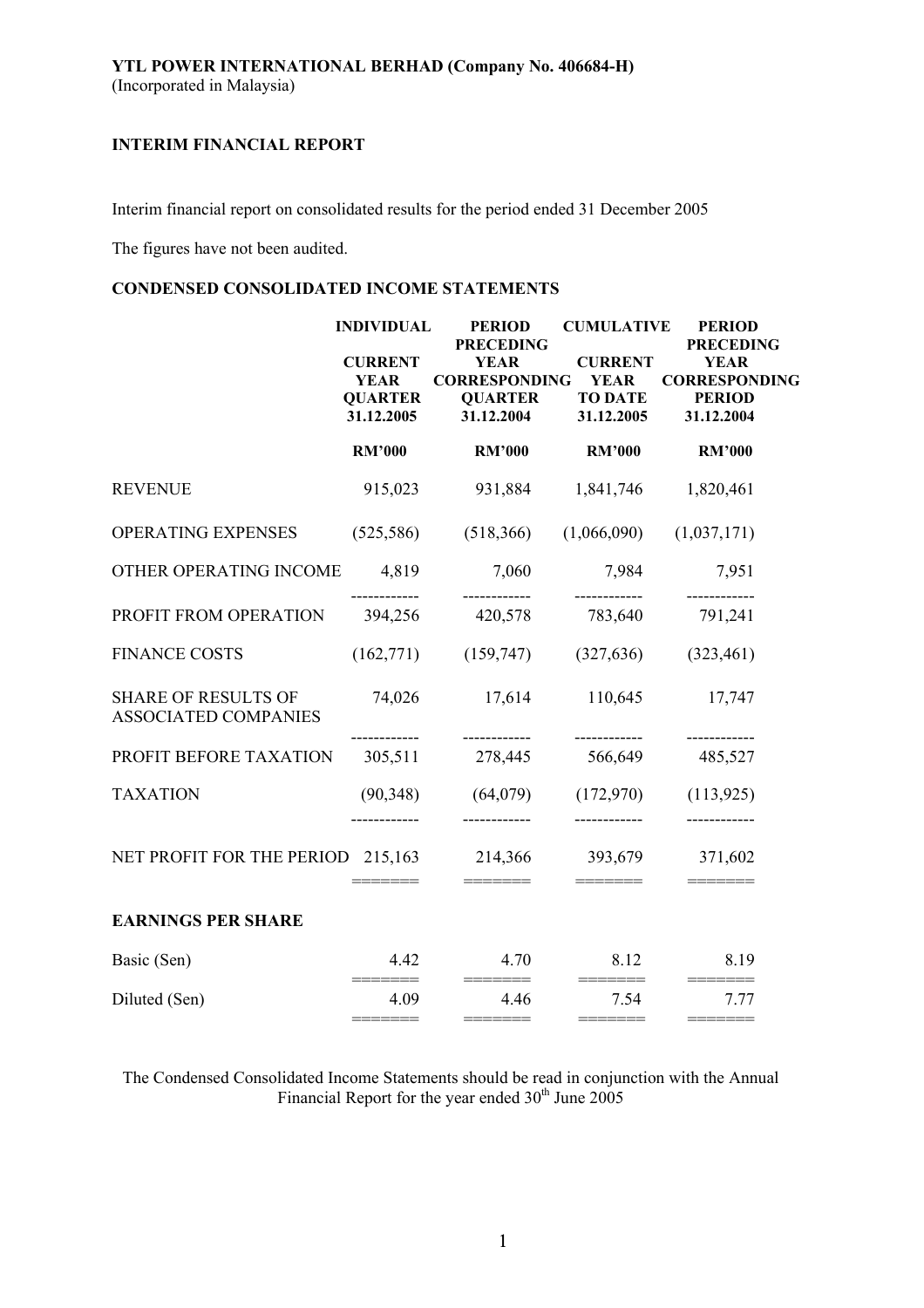# **CONDENSED CONSOLIDATED BALANCE SHEET**

|                                                                                                                                                                 | As at<br>31.12.2005                                                                                | As at<br>30.06.2005                                                                                                |
|-----------------------------------------------------------------------------------------------------------------------------------------------------------------|----------------------------------------------------------------------------------------------------|--------------------------------------------------------------------------------------------------------------------|
|                                                                                                                                                                 | <b>RM'000</b>                                                                                      | <b>RM'000</b>                                                                                                      |
| Property, Plant & Equipment                                                                                                                                     | 13,718,209                                                                                         | 14,295,774                                                                                                         |
| <b>Intangible Assets</b>                                                                                                                                        | 441,333                                                                                            | 441,333                                                                                                            |
| Investment in Associated Companies                                                                                                                              | 793,810                                                                                            | 774,960                                                                                                            |
| Investments                                                                                                                                                     | 846,882                                                                                            | 590,790                                                                                                            |
| Development Expenditure                                                                                                                                         | 1,276                                                                                              | 857                                                                                                                |
| <b>Current Assets</b><br>Inventories<br>Receivable, Deposits and Prepayment<br><b>Short Term Investments</b><br>Deposits, Bank and Cash Balances                | 146,073<br>1,008,450<br>42,534<br>4,797,153<br>5,994,210                                           | 138,209<br>1,112,395<br>41,964<br>4,509,289<br>5,801,857                                                           |
| <b>Current Liabilities</b><br>Payables and Accrued Liabilities<br>Provision for Liabilities and Charges<br>Provision for Taxation<br><b>Bonds</b><br>Borrowings | 810,892<br>39,110<br>77,684<br>125,000<br>810,479<br>--------------<br>1,863,165<br>-------------- | ------------<br>872,711<br>31,018<br>53,424<br>125,000<br>1,385,633<br>------------<br>2,467,786<br>-------------- |
| <b>Net Current Assets</b>                                                                                                                                       | 4, 131, 045                                                                                        | 3,334,071                                                                                                          |
|                                                                                                                                                                 | 19,932,555<br>————————                                                                             | 19,437,785<br>========                                                                                             |

The Condensed Consolidated Balance Sheet should be read in conjunction with the Annual Financial Report for the year ended  $30<sup>th</sup>$  June 2005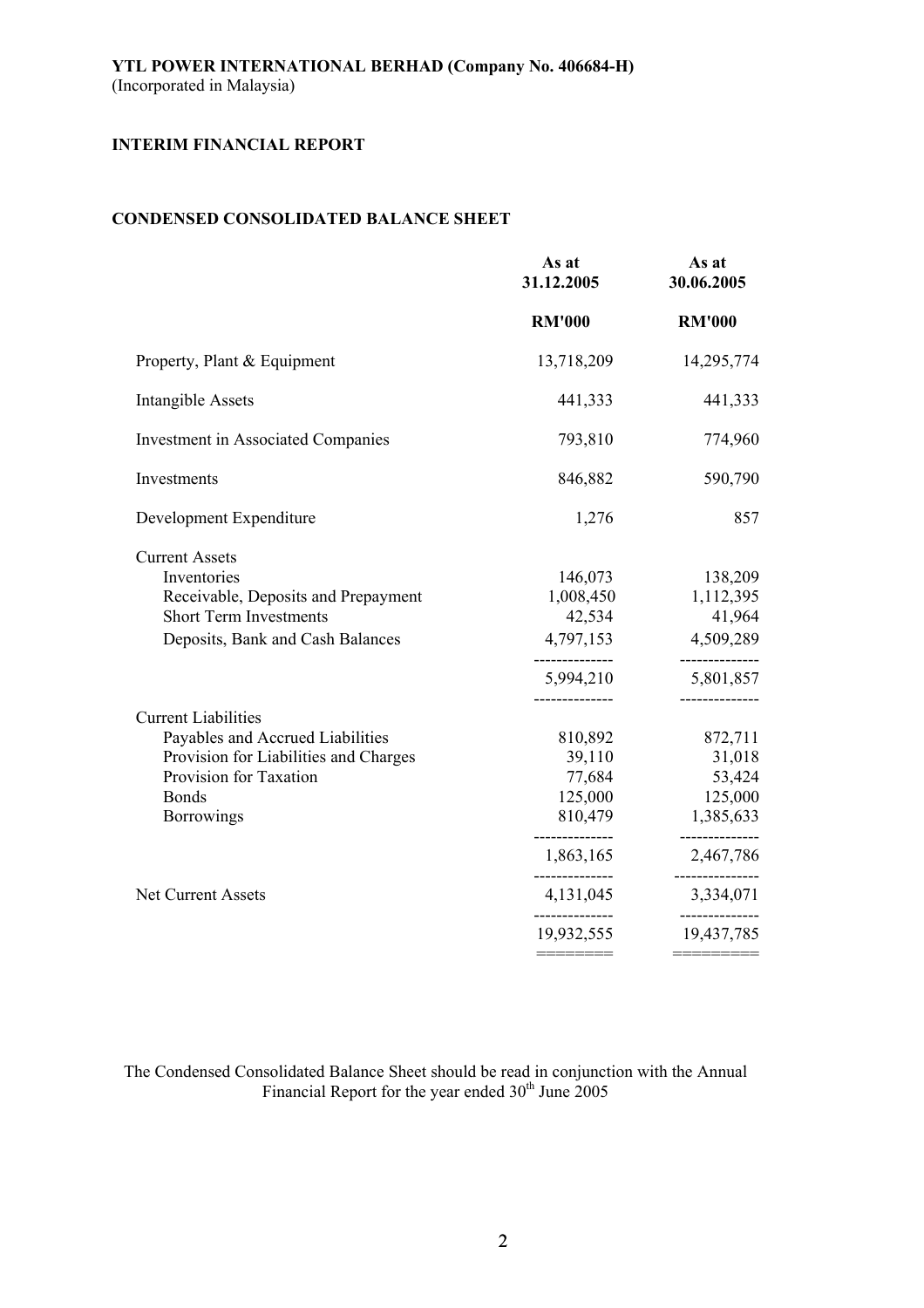# **CONDENSED CONSOLIDATED BALANCE SHEET – Continued**

|                                     | As at<br>31.12.2005 | As at<br>30.06.2005      |
|-------------------------------------|---------------------|--------------------------|
|                                     | <b>RM'000</b>       | <b>RM'000</b>            |
|                                     |                     |                          |
| Share Capital                       | 2,565,804           | 2,498,398                |
| Reserves                            | 3,462,135           | 3,032,334                |
| Treasury Shares, at cost            | (419, 254)          | (301, 499)               |
| Shareholders' Funds                 | 5,608,685           | -----------<br>5,229,233 |
| Minority Interests*                 |                     |                          |
| <b>Deferred Taxation</b>            | 2,296,865           | 2,362,357                |
| <b>Bonds</b>                        | 7,756,308           | 8,105,189                |
| <b>Borrowings</b>                   | 3,733,416           | 3,151,994                |
| Provision for Liabilities & Charges | 376,366             | 417,535                  |
| Deferred Income                     | 139,120             | 149,213                  |
| Payables                            | 21,795              | 22,264                   |
|                                     | 19,932,555          | 19,437,785               |
| Net Assets Per Share (RM)           | 1.14<br>$==$        | 1.08<br>$==$             |

\* Minority Interest denotes RM1.

The Condensed Consolidated Balance Sheet should be read in conjunction with the Annual Financial Report for the year ended  $30<sup>th</sup>$  June 2005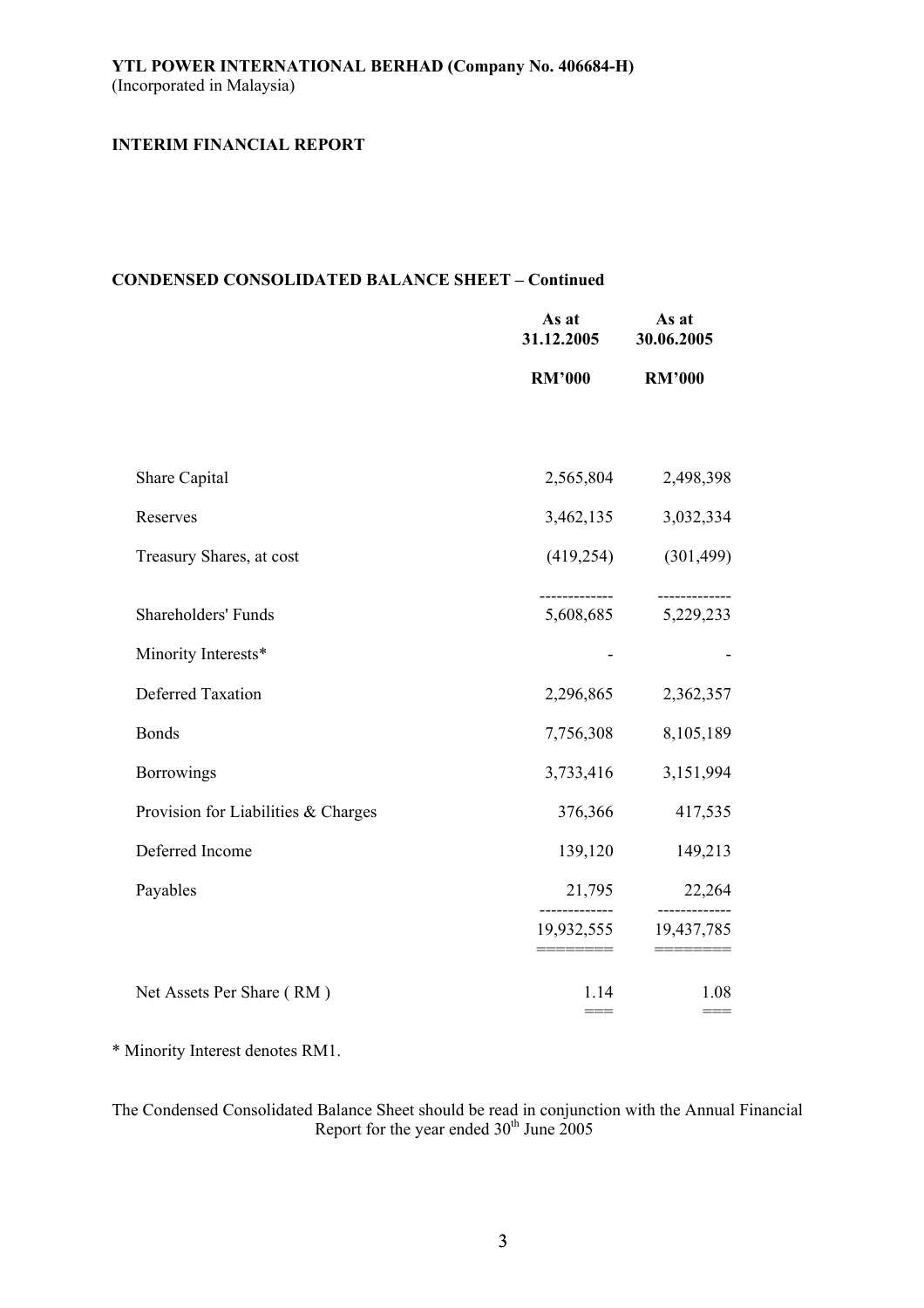# **CONDENSED CONSOLIDATED CASH FLOW STATEMENT FOR THE PERIOD ENDED 31 DECEMBER 2005**

|                                                                                       | <b>Current Year</b><br>Quarter<br>31.12.2005<br><b>RM'000</b> | <b>Preceding Year</b><br>Corresponding<br>Quarter<br>31.12.2004<br><b>RM'000</b> |
|---------------------------------------------------------------------------------------|---------------------------------------------------------------|----------------------------------------------------------------------------------|
| Net cash from operating activities                                                    | 639,093                                                       | 672,976                                                                          |
| Net cash used in investing activities                                                 | (406, 048)                                                    | (1, 156, 853)                                                                    |
| Net cash generated from financing activities                                          | 59,744                                                        | 334,368                                                                          |
| Net changes in cash and cash equivalents<br>Cash and cash equivalents brought forward | 292,789<br>4,446,874                                          | (149, 509)<br>4,383,893                                                          |
| Cash and cash equivalents carried forward<br>(note a)                                 | 4,739,663                                                     | ---------<br>4,234,384                                                           |

======== =======

### Note a :

Cash and cash equivalents comprise :

|                        | RM'000    | RM'000    |
|------------------------|-----------|-----------|
| <b>Fixed Deposit</b>   | 4,789,118 | 4,250,007 |
| Cash and bank balances | 8,035     | 36,488    |
| Bank overdraft         | (57, 490) | (52,111)  |
|                        |           |           |
|                        | 4,739,663 | 4,234,384 |
|                        |           |           |

The Condensed Consolidated Cash Flow Statement should be read in conjunction with the Annual Financial Report for the year ended  $30<sup>th</sup>$  June 2005.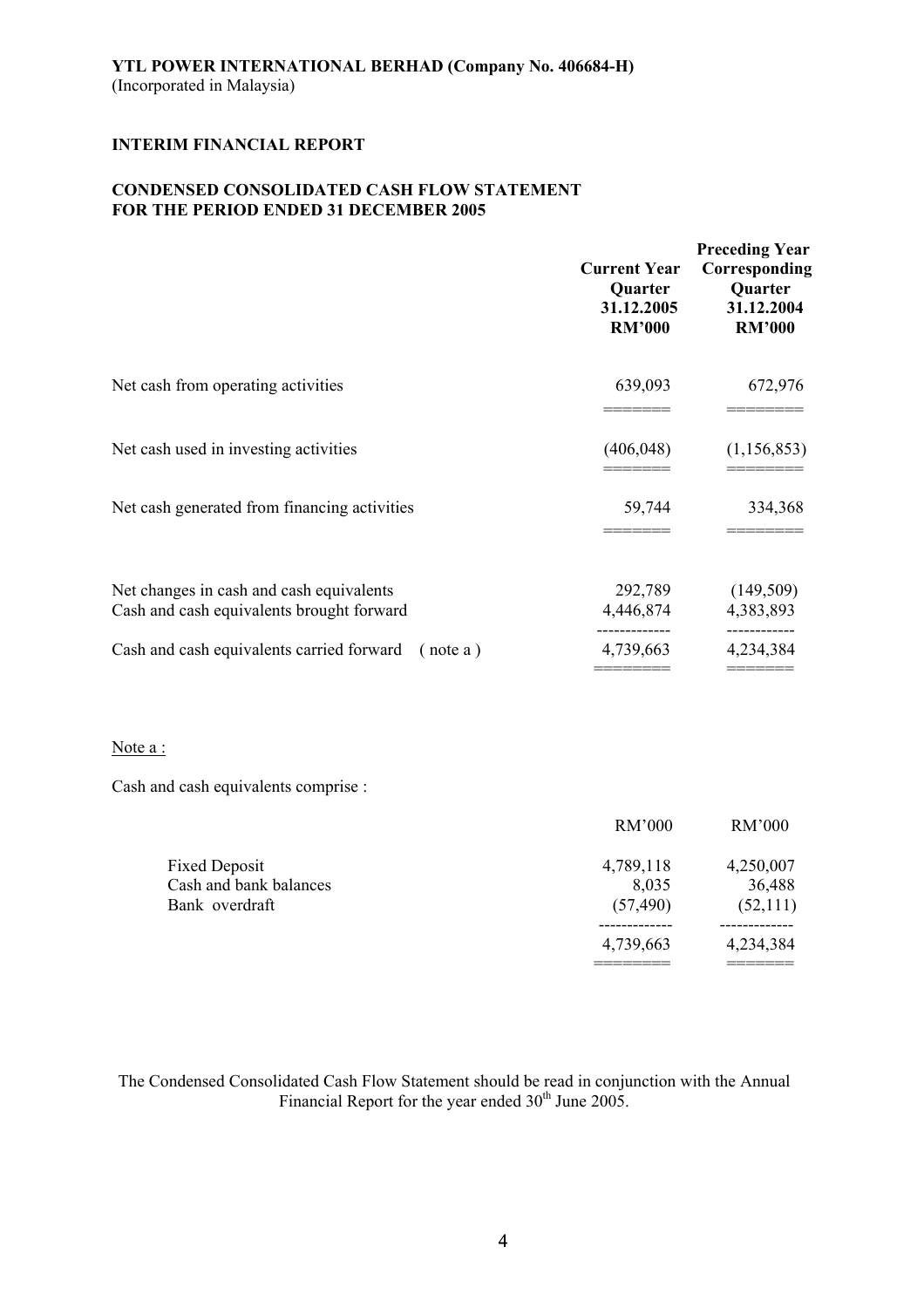# **CONDENSED CONSOLIDATED STATEMENT OF CHANGES IN EQUITY FOR THE PERIOD ENDED 31 DECEMBER 2005**

|                                                                                                             | <b>Share</b><br>Capital<br><b>RM'000</b> | <b>Share</b><br>Premium<br><b>RM'000</b> | <b>Merger</b><br>& Other<br><b>Reserves</b><br><b>RM'000</b> | <b>Treasury</b><br><b>Shares</b><br><b>RM'000</b> | <b>Retained</b><br><b>Earnings</b><br><b>RM'000</b> | <b>Total</b><br><b>RM'000</b> |
|-------------------------------------------------------------------------------------------------------------|------------------------------------------|------------------------------------------|--------------------------------------------------------------|---------------------------------------------------|-----------------------------------------------------|-------------------------------|
| At 1 July 2005                                                                                              | 2,498,398                                | 2,072,127                                | (2,058,302)                                                  | (301, 499)                                        | 3,018,509                                           | 5,229,233                     |
| Gain/(loss) not recognised<br>in the income statement:<br>Foreign currency<br><b>Translation difference</b> |                                          |                                          |                                                              |                                                   |                                                     |                               |
|                                                                                                             |                                          |                                          | (75,150)                                                     |                                                   |                                                     | (75,150)                      |
| Profit for the period                                                                                       |                                          |                                          |                                                              |                                                   | 393,679                                             | 393,679                       |
| Shares repurchased                                                                                          |                                          |                                          |                                                              | (117,755)                                         | $\overline{\phantom{a}}$                            | (117,755)                     |
| Issue of share capital                                                                                      | 67,406                                   | 111,272                                  |                                                              |                                                   |                                                     | 178,678                       |
| At 31 December 2005                                                                                         | 2,565,804<br>———————                     | 2,183,399                                | (2,133,452)                                                  | (419, 254)                                        | 3,412,188                                           | 5,608,685                     |
|                                                                                                             | <b>Share</b><br>Capital<br><b>RM'000</b> | <b>Share</b><br>Premium<br><b>RM'000</b> | <b>Merger</b><br>& Other<br><b>Reserves</b><br><b>RM'000</b> | <b>Treasury</b><br><b>Shares</b><br><b>RM'000</b> | <b>Retained</b><br><b>Earnings</b><br><b>RM'000</b> | <b>Total</b><br><b>RM'000</b> |
| At 1 July 2004                                                                                              | 2,306,255                                | 1,953,400                                | (2,057,953)                                                  | (265, 127)                                        | 2,623,915                                           | 4,560,490                     |
| Gain/(loss) not recognised<br>in the income statement:<br>Foreign currency                                  |                                          |                                          |                                                              |                                                   |                                                     |                               |
| <b>Translation difference</b>                                                                               |                                          |                                          | 98,635                                                       |                                                   |                                                     | 98,635                        |
| Profit for the period                                                                                       |                                          |                                          |                                                              |                                                   | 371,602                                             | 371,602                       |
| Shares repurchased                                                                                          |                                          |                                          |                                                              | (115,795)                                         |                                                     | (115,795)                     |
| Issue of share capital                                                                                      | 163,557                                  | 317,101                                  |                                                              |                                                   |                                                     | 480,658                       |
| At 31 December 2004                                                                                         | 2,469,812                                | 2,270,501                                | (1,959,318)                                                  | (380, 922)                                        | 2,995,517                                           | 5,395,590                     |
|                                                                                                             |                                          |                                          |                                                              |                                                   |                                                     |                               |

The Condensed Consolidated Statement of Changes in Equity should be read in conjunction with the Annual Financial Report for the year ended  $30<sup>th</sup>$  June 2005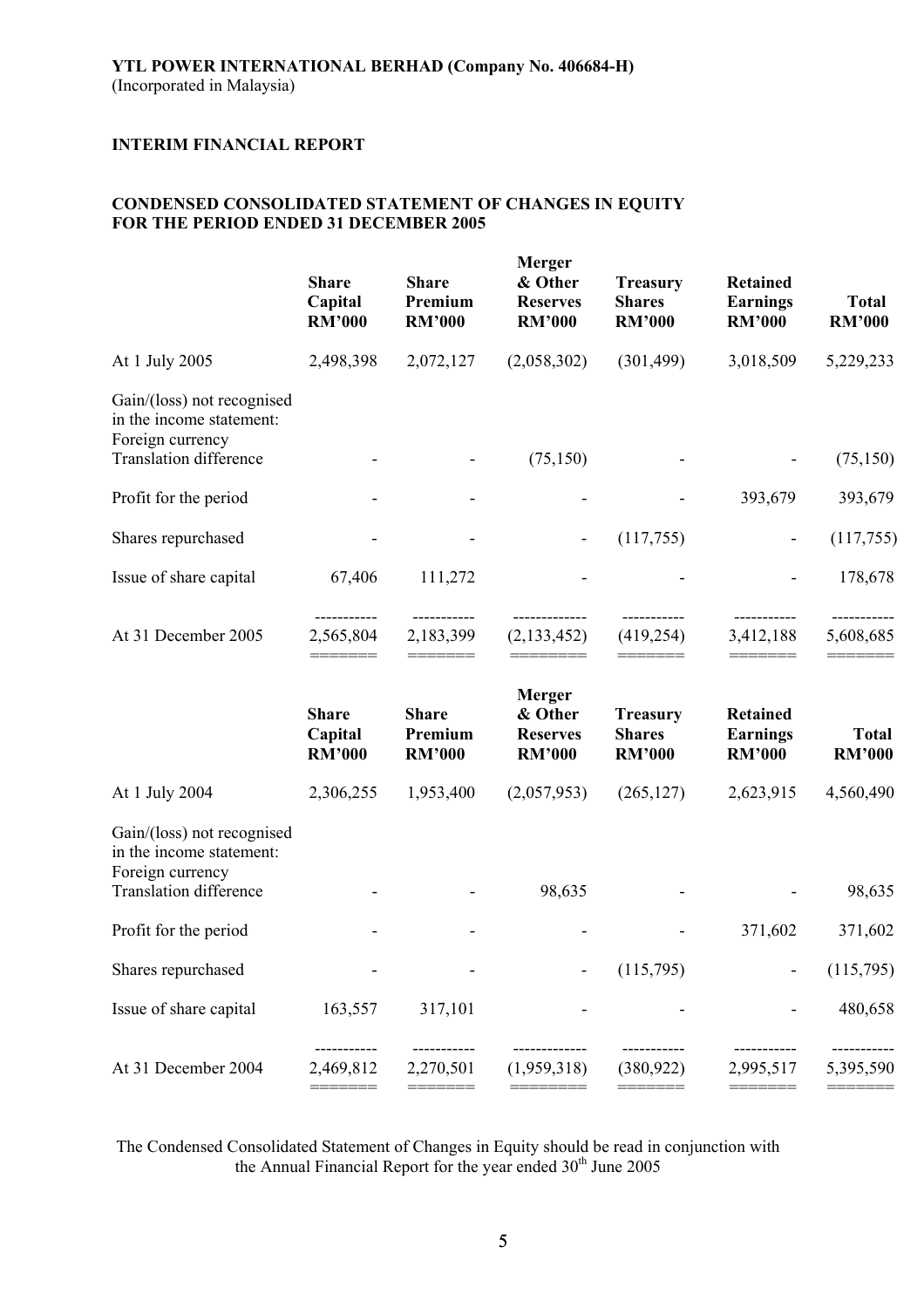## **Notes :**

# **Disclosure requirement per FRS 134 – paragraph 16**

### **A1. Accounting Policies and methods of computation**

The interim financial report is unaudited and has been prepared in accordance with Financial Reporting Standard (FRS) 134 "Interim Financial Reporting" and Chapter 9, part K of the Listing Requirements of the Kuala Lumpur Stock Exchange.

The Condensed Financial Statements should be read in conjunction with the audited annual financial statements of the Group for the year ended 30 June, 2005.

The accounting policies and methods of computation adopted by the Group in this interim financial report are consistent with those adopted in the latest audited annual financial statements.

The following notes explain the events and transactions that are significant to the understanding of the changes in the financial position and performance of the Group since the financial year ended 30 June, 2005.

### **A2. Audit Report of preceding financial year ended 30 June 2005.**

The Auditors' Report on the financial statements of the preceding financial year was not subject to any qualification.

### **A3. Seasonality or Cyclicality of Operations**

The business operations of the Group are not materially affected by any seasonal or cyclical factor.

# **A4. Exceptional or Unusual Items**

During the current financial quarter, there was no item of an exceptional or unusual nature that affects the assets, liabilities, equity, net income or cash flows of the Group.

### **A5. Changes in estimates of amounts reported**

There was no change to estimate of amount reported in prior interim periods and prior financial years.

### **A6. Changes in Debt and Equity Securities**

During the current financial quarter and financial year to date, 83,073,056 ordinary shares and 90,987,056 ordinary shares were issued respectively pursuant to the exercise of warrants at an exercise price of RM 1.41 per share.

During the current financial quarter and financial year to date, 43,826,000 ordinary shares were issued pursuant to the exercise of ESOS at a weighted average exercise price of RM 1.15 per share.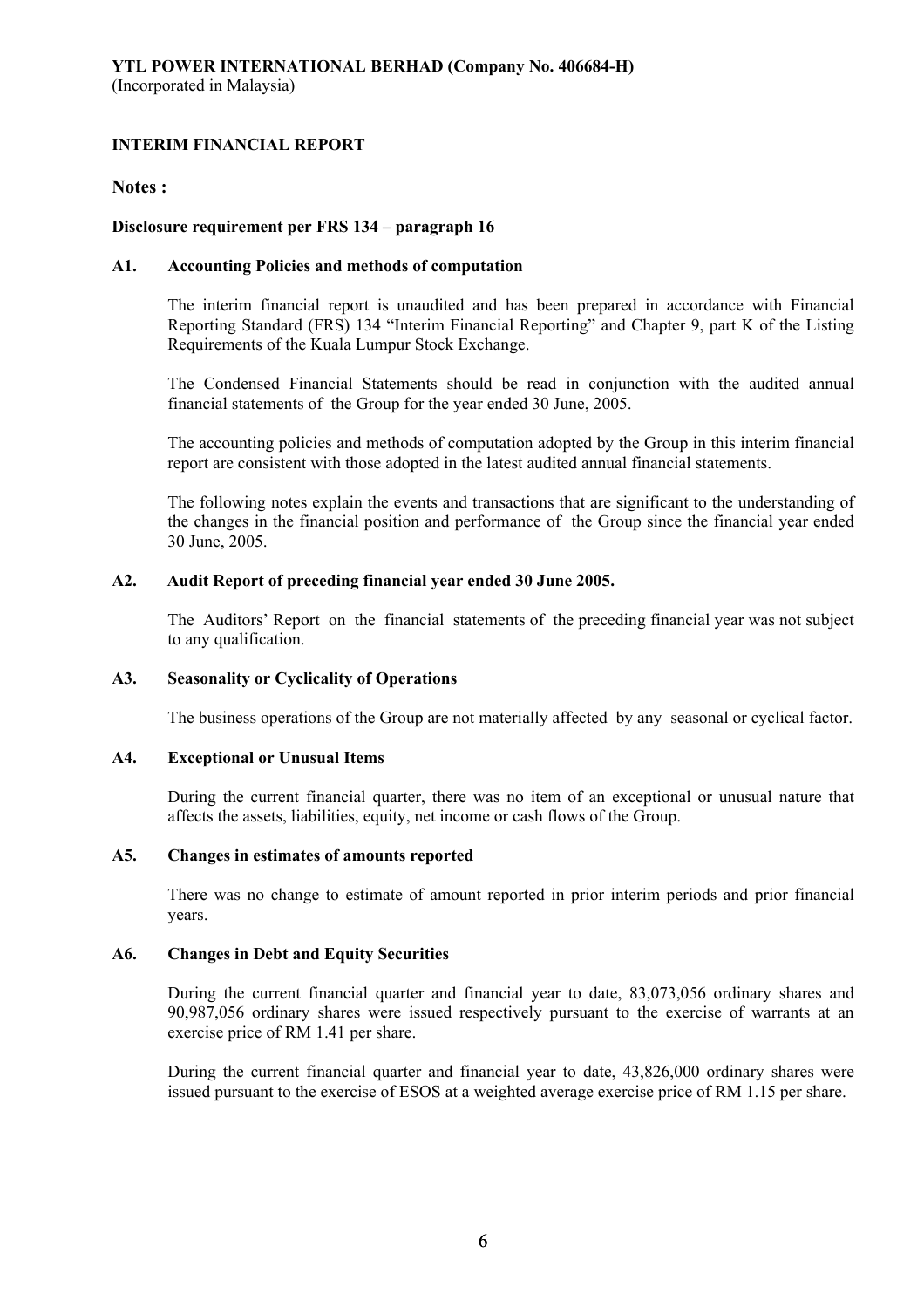#### **Notes :- continued**

A total of 33,483,200 ordinary shares and 54,352,200 ordinary shares were repurchased from the open market for a total consideration of RM73,836,119 and RM117,755,165 respectively for the current financial quarter and financial year to date. The share buy-back transactions were financed by internally generated funds. The shares purchased are being held as treasury shares. As at 31 December 2005, the number of treasury shares held was 214,809,256 ordinary shares.

The outstanding debts are as disclosed in note B9.

# **A7. Dividend paid**

No dividend was paid during the current financial quarter.

# **A8. Segment Reporting**

The Group is organised on a world wide basis into three main business segments namely investment holding, power generation and water & sewage.

Segment Reporting for  $2<sup>nd</sup>$  quarter ended 31 December 2005 :-

|                                             | <b>Investment</b><br>Holding<br><b>RM'000</b> | <b>Power</b><br>Generation<br><b>RM'000</b> | Water &<br><b>Sewerage</b><br><b>RM'000</b> | Group<br><b>RM'000</b> |
|---------------------------------------------|-----------------------------------------------|---------------------------------------------|---------------------------------------------|------------------------|
| Revenue                                     | 89,364                                        | 569,702                                     | 1,182,680                                   | 1,841,746              |
| <b>Results</b><br>Segment result            | 19,486                                        | 245,214                                     | 518,940                                     | 783,640                |
| Unallocated income                          |                                               |                                             |                                             |                        |
| Profit from operations                      |                                               |                                             |                                             | 783,640                |
| Finance cost                                |                                               |                                             |                                             | (327, 636)             |
| Share of results of associated<br>companies | 281                                           | 110,364                                     |                                             | 110,645                |
| Profit from ordinary activities before tax  |                                               |                                             |                                             | 566,649                |
| Taxation                                    |                                               |                                             |                                             | (172,970)              |
| Profit from ordinary activities after tax   |                                               |                                             |                                             | 393,679                |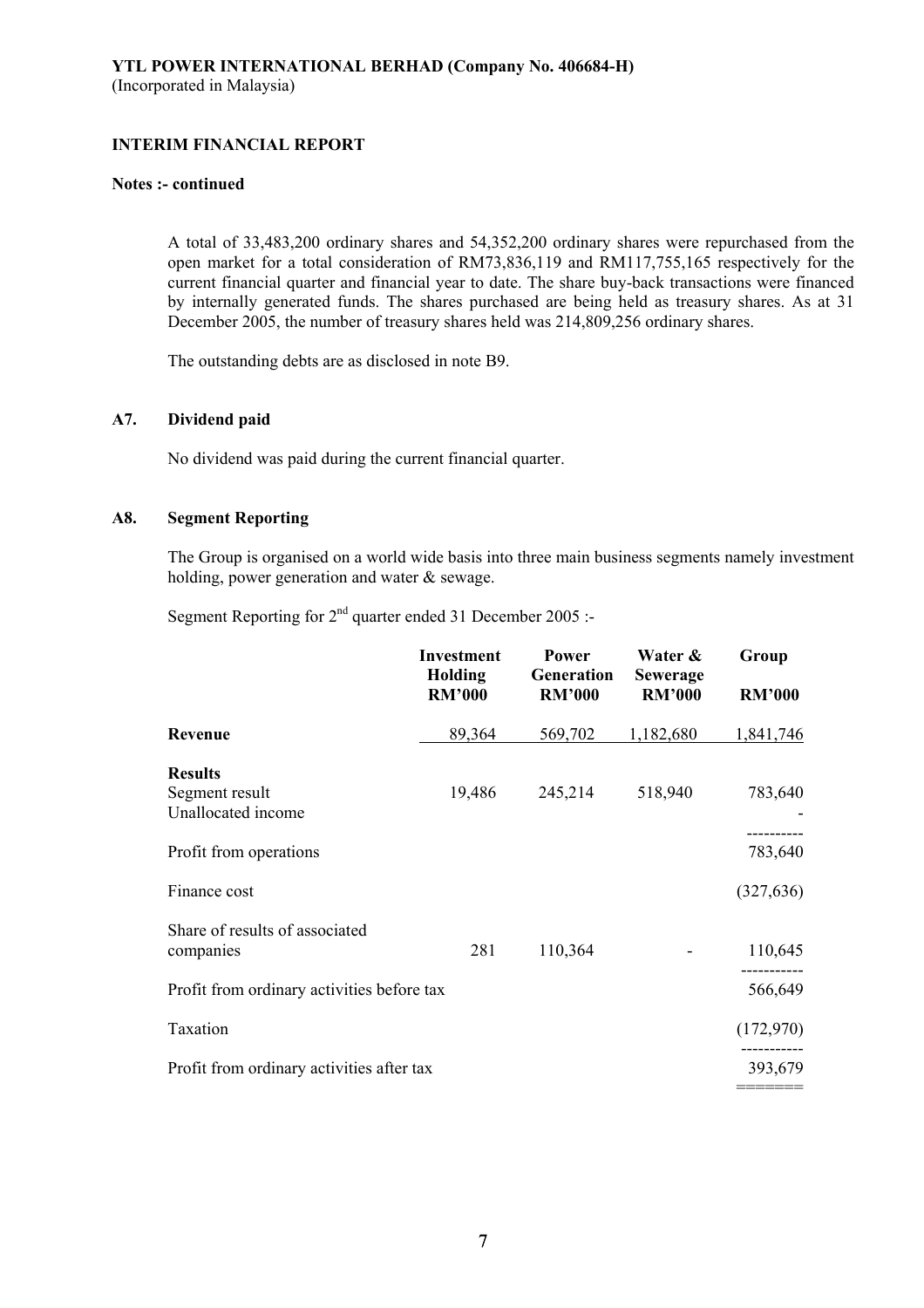### **Notes :- continued**

Segment Reporting for  $2^{nd}$  quarter ended 31 December 2004 :-

|                                                        | <b>Investment</b><br>Holding<br><b>RM'000</b> | <b>Power</b><br>Generation<br><b>RM'000</b> | Water &<br><b>Sewerage</b><br><b>RM'000</b> | Group<br><b>RM'000</b> |
|--------------------------------------------------------|-----------------------------------------------|---------------------------------------------|---------------------------------------------|------------------------|
| Revenue                                                | 117,565                                       | 572,443                                     | 1,130,453                                   | 1,820,461              |
| <b>Results</b><br>Segment result<br>Unallocated income | 95,938                                        | 248,186                                     | 446,527                                     | 790,651<br>590         |
| Profit from operations                                 |                                               |                                             |                                             | 791,241                |
| Finance cost                                           |                                               |                                             |                                             | (323, 461)             |
| Share of results of associated<br>companies            | 290                                           | 17,457                                      |                                             | 17,747                 |
| Profit from ordinary activities before tax             |                                               |                                             |                                             | 485,527                |
| Taxation                                               |                                               |                                             |                                             | (113, 925)             |
| Profit from ordinary activities after tax              |                                               |                                             |                                             | 371,602                |

### **A9. Valuation of Property, Plant and Equipment**

Property, plant and equipment are stated at cost less accumulated depreciation.

### **A10. Material Events Subsequent to the end of the interim period**

There were no material events subsequent to the end of the current financial quarter.

### **A11. Changes in the Composition of the Group**

On 14 October 2005, the Company announced that it has acquired YTL Jawa Power Finance Limited ( formerly known as YTL Utilities Investments Limited ) through its wholly-owned subsidiary, YTL Jawa Power Holdings Limited.

YTL Jawa Power Finance Limited, a company incorporated in the Cayman Islands on 27 June 2003, is an investment holding company with an authorised share capital of US\$50,000.00 comprising 50,000 ordinary shares of US\$1.00 each. The issued and paid-up share capital is US\$1.00 divided into 1 ordinary share of US\$1.00 each.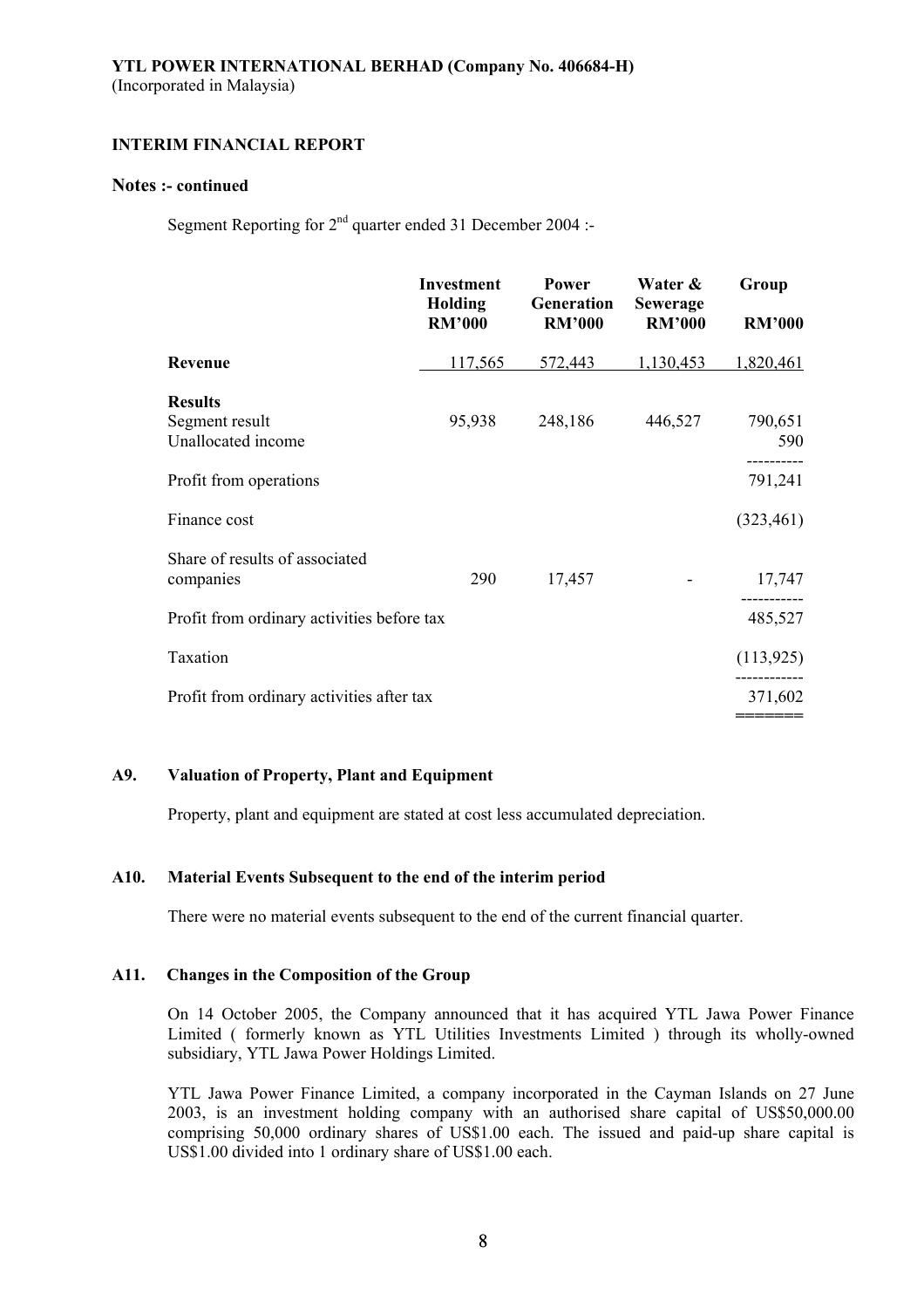# **Notes :- continued**

# **A12. Changes in Contingent Liabilities**

There was no change in the contingent liabilities of the Group since the last annual balance sheet as at 30 June 2005 except for the joint and several shareholders' contingent support with Siemens Financial Services, which has been reduced to USD50.5 million.

# **[THIS SECTION IS INTENTIONALLY LEFT BLANK]**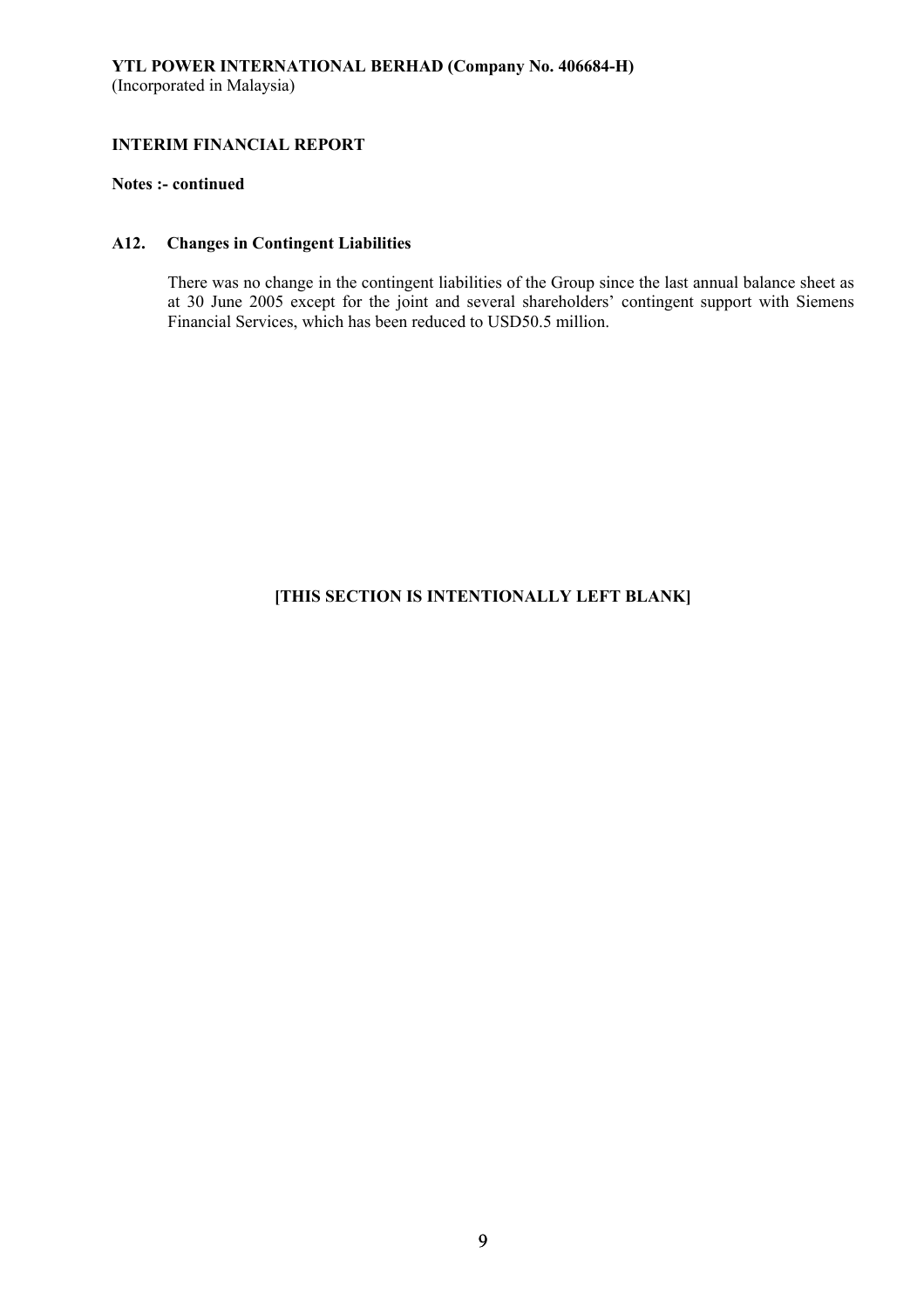#### **Disclosure requirement per KLSE listing requirements Part A of Appendix 9B**

### **B1**. **Review of the Results**

Group turnover decreased to RM915.0 million for the current quarter ended 31 December 2005 from RM931.9 million in the preceding year corresponding quarter ended 31 December 2004. This represents a decrease of RM16.9 million or 1.8 % over the preceding year corresponding quarter ended 31 December 2004. The Group profit before taxation increased by 9.7 % to RM305.5 million in the current quarter ended 31 December 2005 as compared to the preceding year corresponding quarter ended 31 December 2004. The increase was mainly attributable to equity accounting of a foreign associated company since December 2004.

#### **B2**. **Comparison with Preceding Quarter**

|                                     | Current       | <b>Preceding</b><br><b>Quarter</b> |  |
|-------------------------------------|---------------|------------------------------------|--|
|                                     | Quarter       |                                    |  |
|                                     | 31.12.2005    | 30.09.2005                         |  |
|                                     | <b>RM'000</b> | <b>RM'000</b>                      |  |
| Turnover                            | 915,023       | 926,723                            |  |
| Consolidated Profit before taxation | 305,511       | 261,138                            |  |
| Consolidated Profit after taxation  | 215,163       | 178,516                            |  |

The increase in consolidated profit after tax in the current quarter as compared to preceding quarter was mainly attributable to higher contribution from a foreign associated company.

#### **B3**. **Prospects**

The Group, after considering its current level of operations and market conditions, is expected to achieve satisfactory performance for the financial year ending 30 June 2006.

#### **B4 Profit Forecast/Profit Guarantee**

The Group did not issue any profit forecast during the period.

### **B5. Taxation**

|                              | <b>Current</b><br>Year<br>Quarter<br>31.12.2005<br><b>RM'000</b> | <b>Current</b><br><b>Year to</b><br><b>Date</b><br>31.12.2005<br><b>RM'000</b> |
|------------------------------|------------------------------------------------------------------|--------------------------------------------------------------------------------|
| In respect of current period |                                                                  |                                                                                |
| - Income Tax                 | 77,468                                                           | 145,385                                                                        |
| - Deferred Tax               | 12,880                                                           | 27,725                                                                         |
| In respect of prior years    |                                                                  |                                                                                |
| - Income Tax                 | -                                                                | (140)                                                                          |
|                              |                                                                  |                                                                                |
|                              | 90,348                                                           | 172,970                                                                        |
|                              |                                                                  |                                                                                |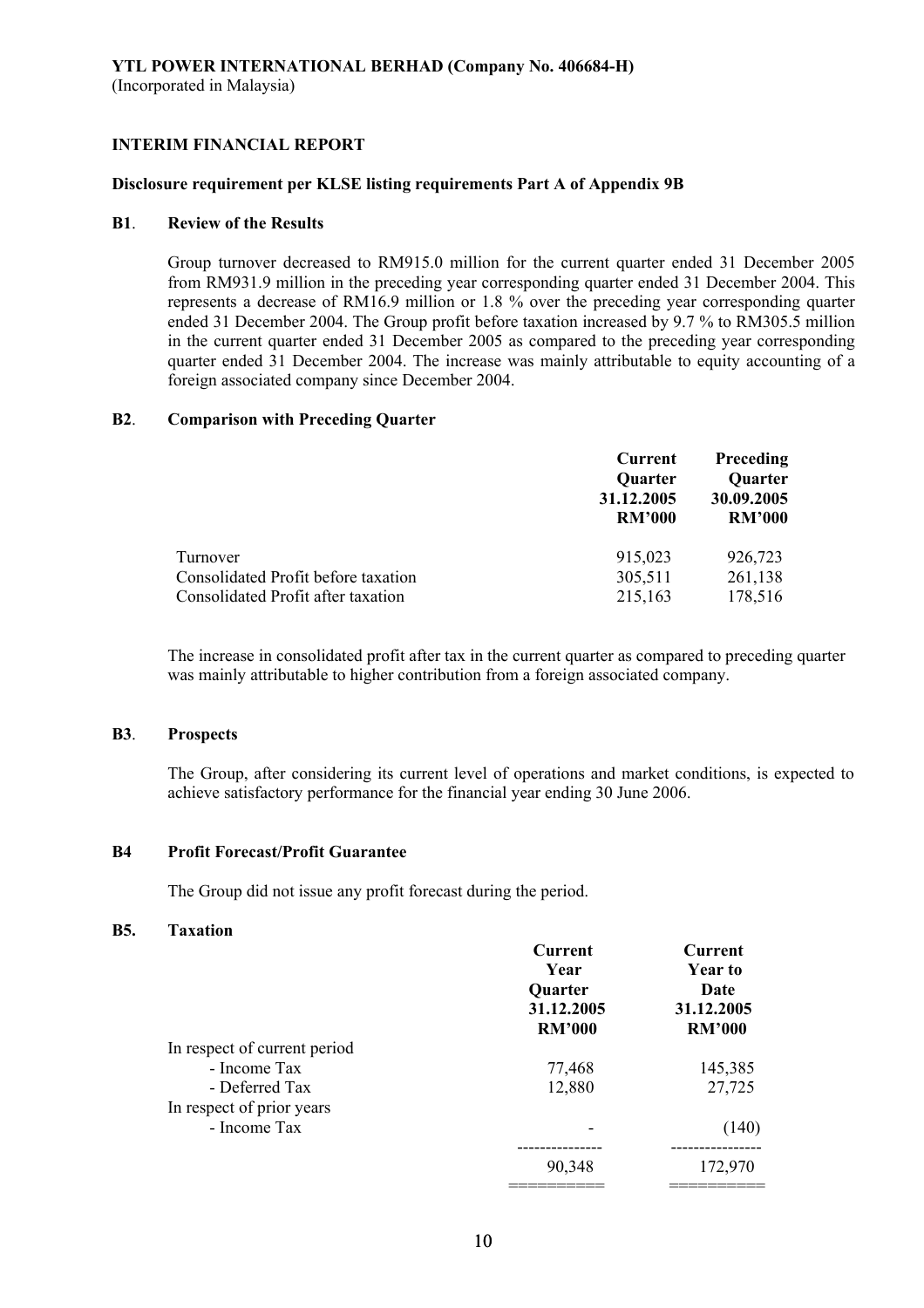#### **Notes :- continued**

The provision for taxation for the current quarter and current year to date reflect an effective rate higher than the Statutory Income Tax Rate due to certain expenses not deductible for tax purposes and higher corporate tax rate of foreign subsidiaries and associated companies.

### **B6. Sale of unquoted investments and/or properties**

There is no sale of unquoted investment during the current financial quarter.

#### **B7. Quoted Investments**

- a) Purchase of quoted investment during the current financial quarter and financial year to date amounted to RM248,603,002.
- b) The cost, carrying value and the market value of the quoted investments of the Group as at end of the current reporting quarter are:

|                | <b>RM'000</b> |
|----------------|---------------|
| Cost           | 275,587       |
| Carrying value | 275,587       |
| Market value   | 284,862       |
|                |               |

#### **B8**. **Corporate Developments**

### a) **Corporate proposal announced and pending completion**

As at the date of this announcement, there is no corporate proposal announced and pending completion.

#### b) **Status of utilisation of proceeds**

#### **7% Redeemable Non-Guaranteed Unsecured Bonds**

The proceeds received by the Company from the issue of the RM750 million 7% Redeemable Non-Guaranteed Unsecured Bonds on 11 January 2000 is currently placed under Fixed Deposits with licensed financial institutions pending investments in power generation assets.

### **USD250 million Guaranteed Exchangeable Bonds due 2010**

The net proceeds received from the issue of the USD250 million Guaranteed Exchangeable Bond due 2010 is currently placed under fixed deposits pending investment in utilities assets.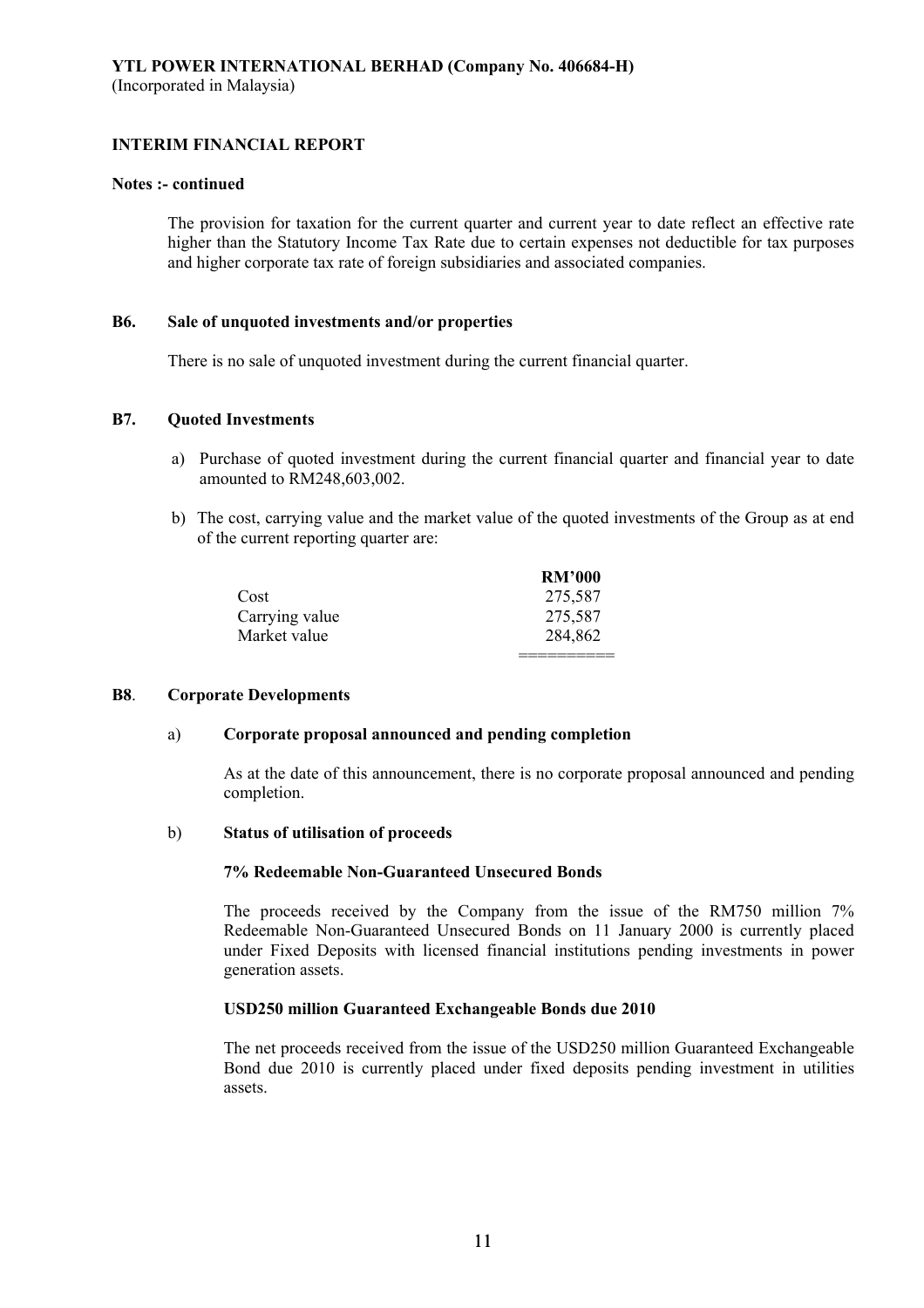#### **Notes : - continued**

### **B9. Group Borrowings and Debt Securities**

The Group's borrowings from financial institutions as at end of the current financial quarter are as follows:

|           | <b>Short term</b> | Long term     | <b>Total</b>  |
|-----------|-------------------|---------------|---------------|
|           | <b>RM'000</b>     | <b>RM'000</b> | <b>RM'000</b> |
| Secured   | 754,022           | 250,727       | 1,004,749     |
| Unsecured | 181,457           | 11,238,997    | 11,420,454    |
|           | 935,479           | 11,489,724    | 12,425,203    |

The borrowings which are denominated in foreign currency are as follows :-

| In US Dollar $(600)$     | 493,373   |
|--------------------------|-----------|
|                          |           |
| In Sterling Pound ('000) | 1,293,236 |
|                          |           |

All borrowings of subsidiary companies are on a non-recourse basis to the Company save and except for the followings which are guaranteed by the Company.

- a) Term loan facility of USD250 million and
- b) USD250 million Guaranteed Exchangeable Bonds due 2010.

# **B10**. **Off Balance Sheet Financial instruments**

The Group finances its activities through a combination of short-term borrowings, long-term loans and bonds. The Group uses financial instruments to limit the Group's exposure to interest rate movements and also to generate a desire interest rate profile. These instruments are not recognised in the financial statements on inception. The accounting policy with regards to these financial instruments, which remain the same to that disclosed in the latest audited financial statements is as follows:

"Any differential to be paid or received on an interest rate swap contract is recognised as a component of interest income or expense over the period of the contract. Gains and losses on early termination of interest rate swaps or on repayment of the borrowings are taken to the income statement<sup>"</sup>

There has been no material change to the terms and conditions of financial instruments disclosed in the latest audited financial statements and the date of this announcement. In addition to the above, Wessex Water Services Limited has an interest rate swap agreement which limit the Group's exposure to floating interest rate, details of which are as follows: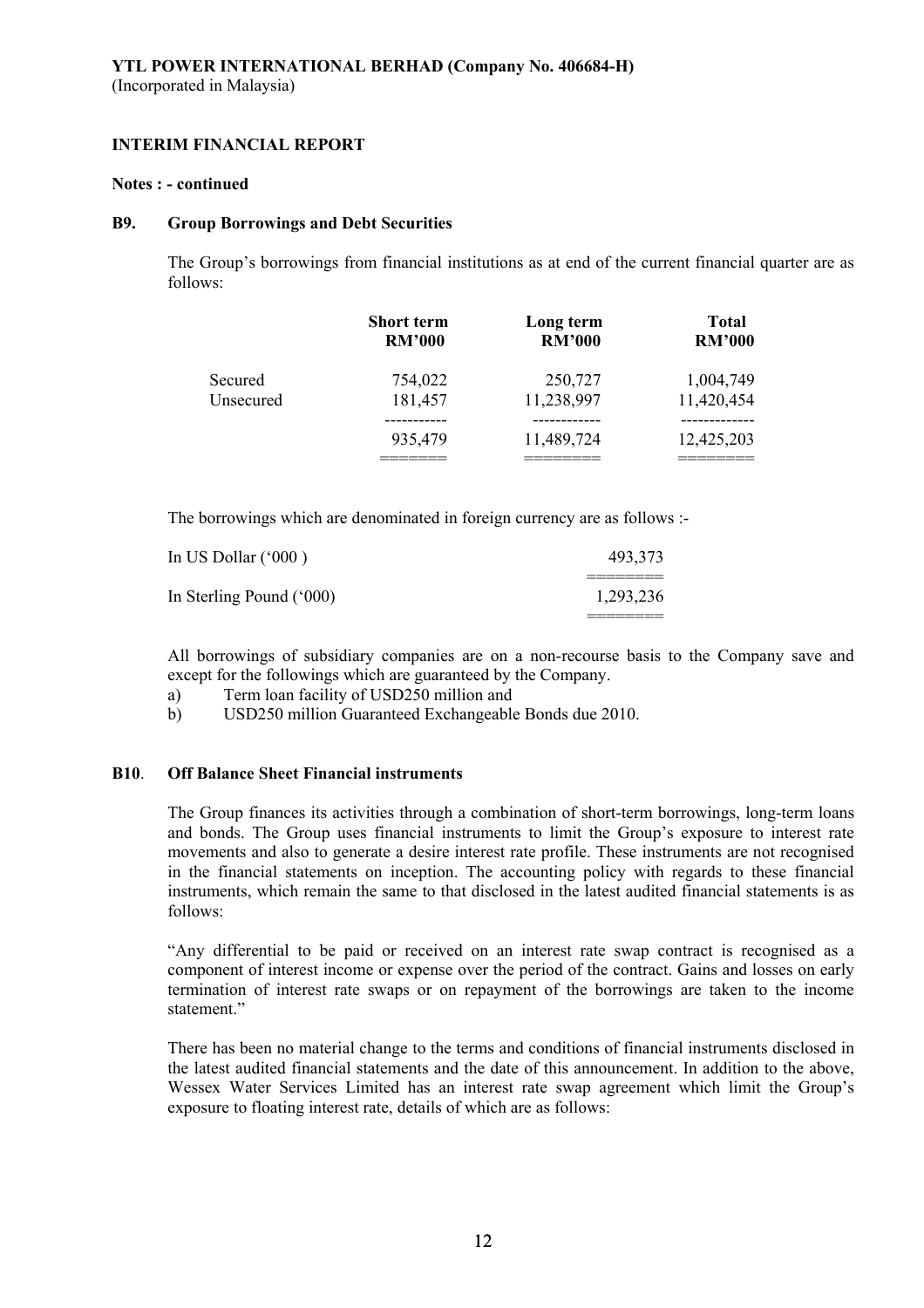#### **Notes :- continued**

|                                                                | Total                    |
|----------------------------------------------------------------|--------------------------|
| Notional Principal Amount (denotes in Sterling Pound)          | $\pounds$ '000<br>10,800 |
| RM equivalent<br>(exchange rate $£1=RM6.5226$ )                | <b>RM'000</b><br>70,444  |
| Average fixed interest rate                                    | 5.95 $%$                 |
| Average period to maturity of the fixed rate borrowing (years) | 3.96                     |

All financial instruments are executed with creditworthy counter parties with a view to limit the interest rate risk exposure of the Group.

# **B11. Pending material litigation**

There was no material litigation pending as at the date of this report.

#### **B12**. **Dividend**

The Board of Directors has not recommended any interim dividends for the current financial year.

#### **B13. Earnings Per Share**

# **i) Basic earnings per share**

The basic earnings per share of the Group has been computed by dividing the net profit for the financial quarter by the weighted average number of ordinary shares in issue during the financial quarter.

|                                                      | <b>Current</b><br><b>Quarter</b><br>31.12.2005 | <b>Preceding Year</b><br>Corresponding<br><b>Quarter</b><br>31.12.2004 |
|------------------------------------------------------|------------------------------------------------|------------------------------------------------------------------------|
| Net Profit for the period (RM'000)                   | 215,163                                        | 214,366                                                                |
| Weighted average number of<br>ordinary shares ('000) | 4,866,111                                      | 4,559,517                                                              |
| Basic earnings per share (sen)                       | 4.42                                           | 4.70                                                                   |